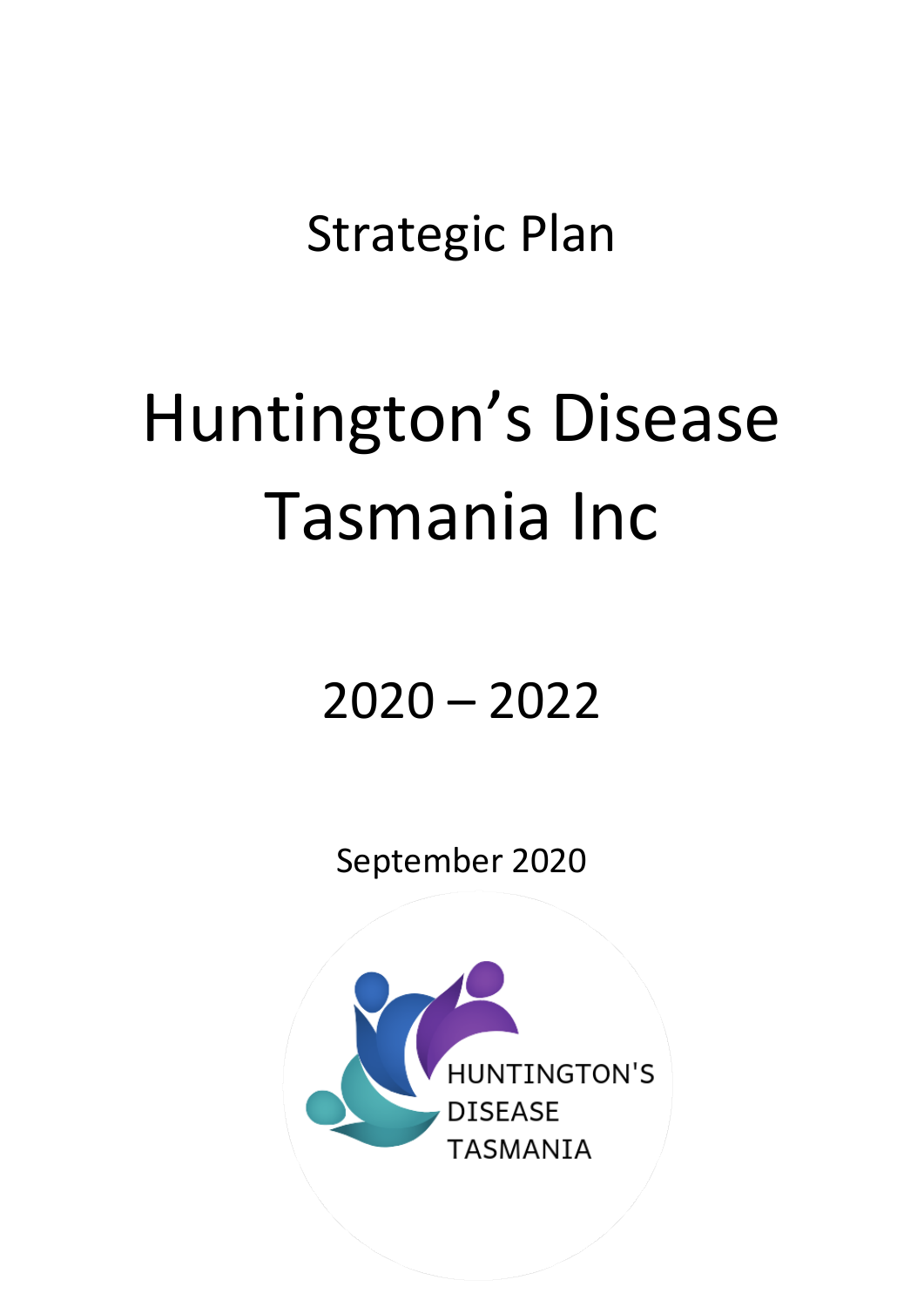### Contents

| Table One |  |
|-----------|--|
| Table Two |  |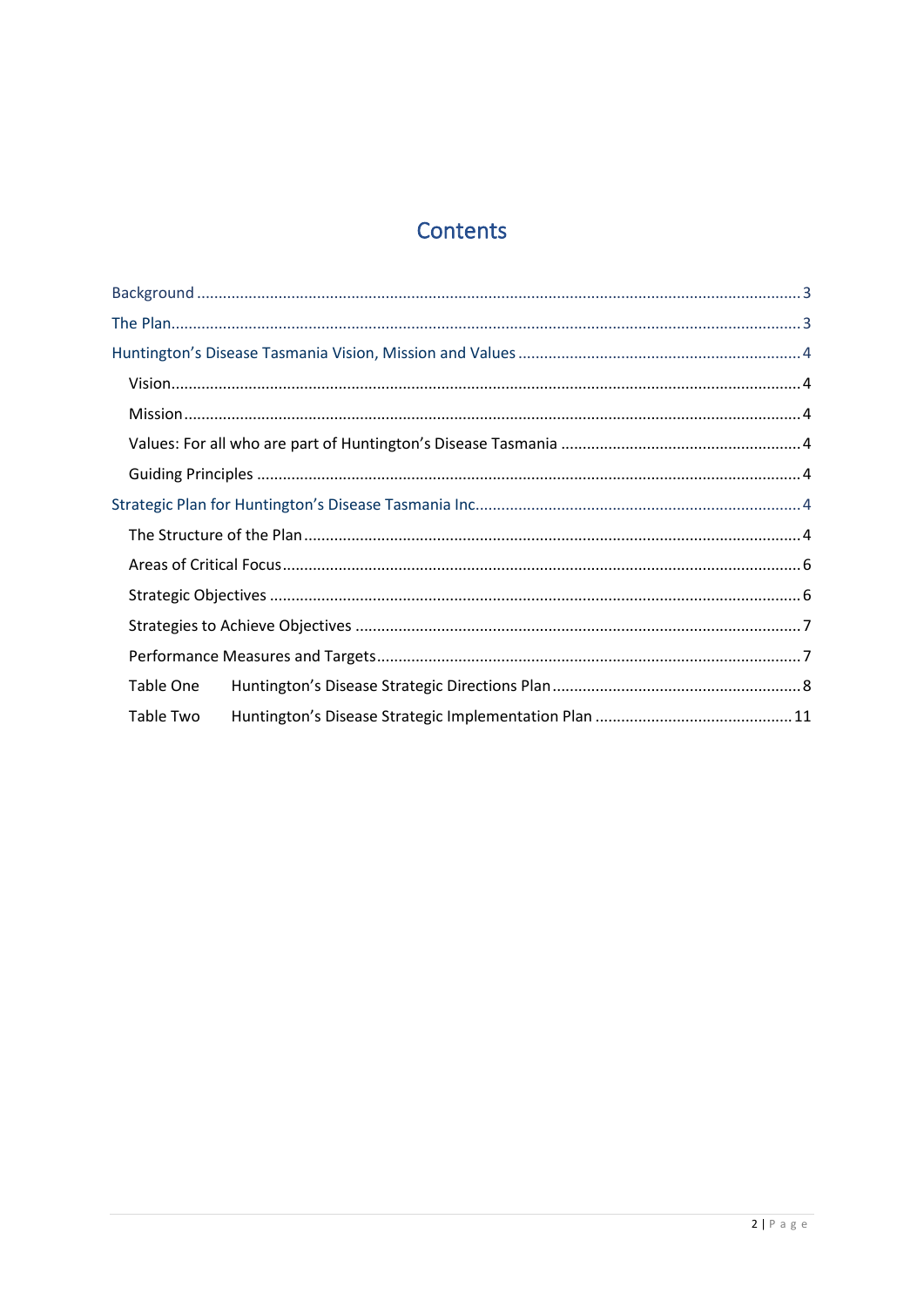#### <span id="page-2-0"></span>**Background**

- 1. Huntington's Disease Tasmania is an Incorporated Association, established in 1978 and incorporated in 1983 to develop educational programs and provide support for Tasmanians affected by Huntington's Disease.
- 2. Huntington's Disease Tasmania is governed by a volunteer Board. The Board has no employed staff relying on Board members to provide work at both strategic and operational aspects of the Association's work.
- 3. Broadly, Huntington's is a degenerative neurological disease of the brain caused by a defective gene that is passed from parent to child. The gene interferes with the manufacture of a particular protein called Huntington which appears to be crucial for proper brain development. The classic signs of Huntington's Disease include emotional, cognitive and motor disturbances. There is currently no cure for Huntington's Disease. Whilst there are a number of medications to help control emotional and movement problems, there is no treatment to stop or reverse the course of the disease.
- 4. Every child of a gene positive parent has a 50% chance of inheriting the disease.
- 5. According to Tasmanian statistics Huntington's disease affects 1 in 5,000 individuals, this does not include those that are considered at risk or pre-symptomatic. For every gene positive person it is estimated that there are 5 people at risk of inheriting the disease.
- 6. Per capita, Tasmania has the second highest prevalence of Huntington's disease in the world.
- 7. This may be due to an individual with Huntington's Disease settling in Tasmania many years ago and passing on the expanded HTT gene; this is known as the [founder effect.](https://huntingtonstasmania.org.au/the-founder-effect/)

#### <span id="page-2-1"></span>**The Plan**

- 1. This Strategic Plan refers to the period 2020 to 2022 and sets out the issues, objectives, strategies, performance measures and standards to be achieved by Huntington's Disease Tasmania (HDT).
- 2. The plan is deliberately focused at the strategic and policy levels. Within Huntington's Disease Tasmania other plans address issues and objectives at the operational levels.
- 3. The implementation of the strategic plan is the responsibility of Huntington's Disease Tasmania board of directors. Currently HDT has no employed staff relying on Board members to provide work at both strategic and operational aspects of the Association's work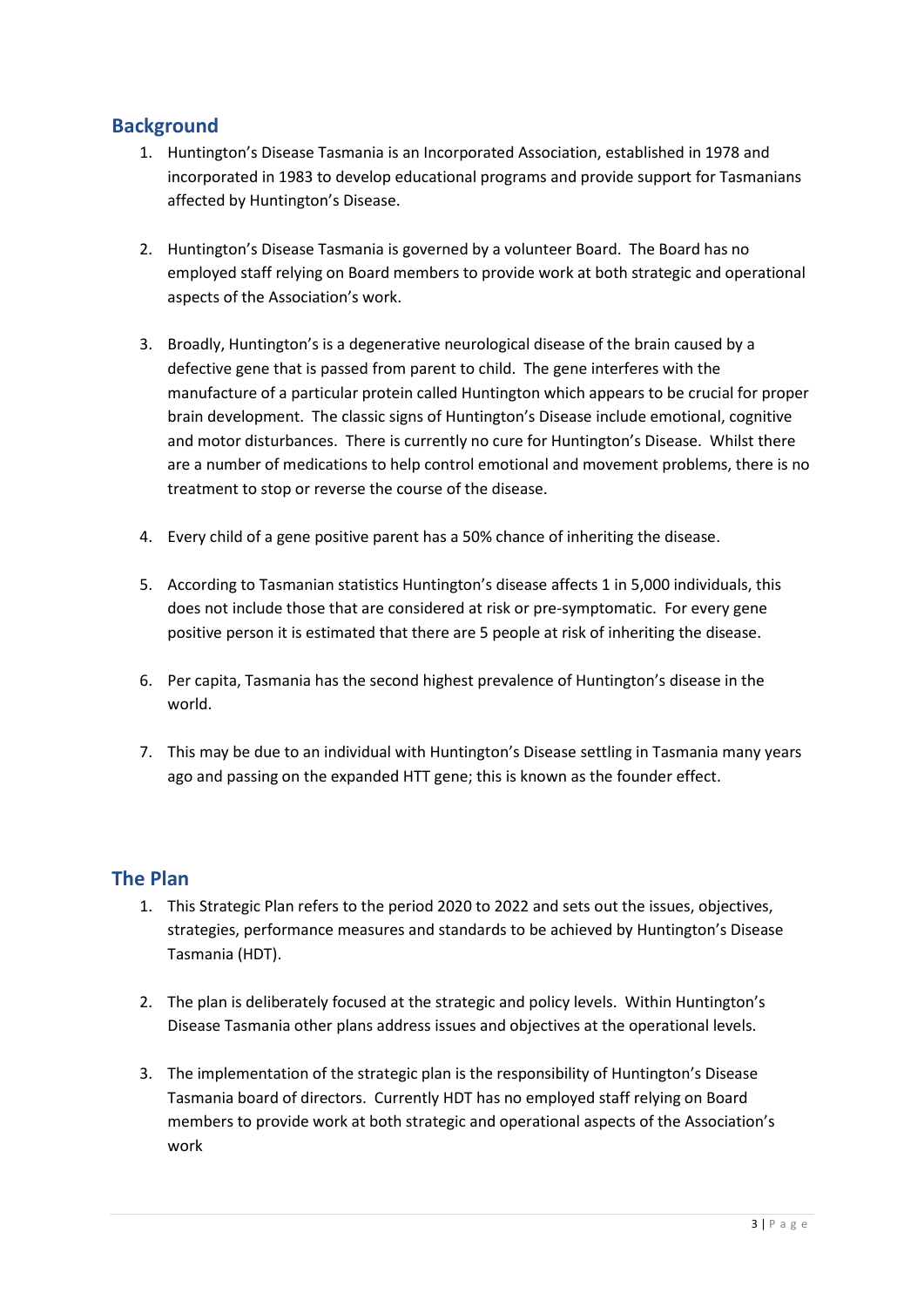- 4. The plan is designed to be implemented involving actions to be achieved on a month by month basis for the first year (2020 – 2021) with actions for years 2 and 3, documented on an annual basis.
- 5. The plan will be reviewed annually and involve examining performance with regard to current issues, objectives and strategies prior to establishing the next 12 month strategic action plan based on the current strategic plan.

#### <span id="page-3-0"></span>**Huntington's Disease Tasmania Vision, Mission and Values**

#### <span id="page-3-1"></span>**Vision**

The Huntington's Disease community in Tasmania has the information, support, resources and recognition required to effectively manage the disease in Tasmania.

#### <span id="page-3-2"></span>**Mission**

Committed to the provision of education, information, advocacy and support to people with Huntington's Disease, their carers, families and the wider community.

#### <span id="page-3-3"></span>**Values: For all who are part of Huntington's Disease Tasmania**

- 1. Establishment and maintenance of relationships with our stakeholders and community which are based upon openness, trust, fairness, honesty, integrity, caring and confidence.
- 2. Respect for individuals and appreciation for the contributions that each can make.
- 3. Encouraging member pride, enthusiasm, compassion and inclusion.
- 4. The recognition of the value of tenacity, perseverance, experience

#### <span id="page-3-4"></span>**Guiding Principles**

- 1. Person Centred
- 2. Family Focus
- 3. Consideration of health, social and psychological impacts of HD
- 4. Customised provision of assistance
- 5. Maxmising the quality of life for clients and their families

#### <span id="page-3-5"></span>**Strategic Plan for Huntington's Disease Tasmania Inc**

#### <span id="page-3-6"></span>**The Structure of the Plan**

1. This Strategic Plan has been prepared by the Board of Huntington's disease Tasmania Inc (HDT Inc) and has the following structure. The core information is represented as two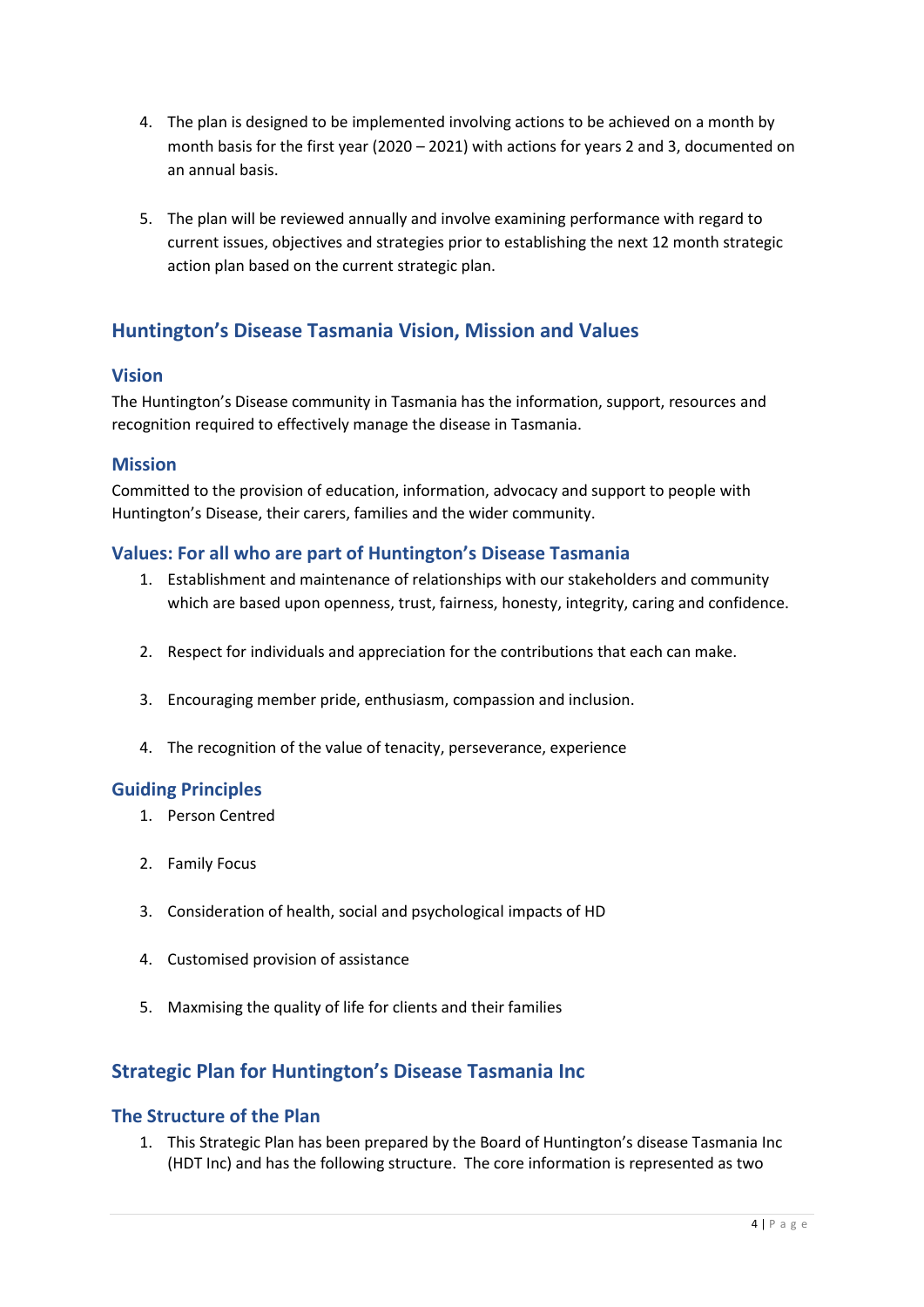tables, a Strategic Directions Plan (what areas we have to work on) and a Strategic Action Plan (what work has to be done in each area).

- 2. The reason for the tabular format is that it is clearer to see the plan as a whole and, it is easy to see which objectives, strategies, measures and targets refer to which critical areas HDT is focusing on and, which issues/opportunities they relate to.
- 3. The Plan is deliberately strategic and focusses on the bigger picture and longer term relating to HDT Inc. It does not attempt to provide all the answers but indicates the prioritised areas HDT Inc should work on including the work that needs to be done to determine the where the company should best place its efforts.
- 4. The plans are structured as follows:

#### a. **Strategic Directions Plan (Table One)**

- I. **Areas of Critical Focus** the main areas in which HDT Inc focusses its activities.
- II. **Strategic Issues** 6 8 key issues and opportunities HDT Inc needs to address over the next 3 years.
- III. **Strategic Objectives** What the Board wishes to achieve in relation to each strategic issue or opportunity.
- IV. **Strategies** What is the broad approach the Board wishes to take in order to achieve each strategic objective.
- V. **Performance Measures** What things will the Board need to measure to help it determine whether strategic objectives have been reached.
- VI. **Targets** How well does the Board wish the organisation to perform against each measure.
- b. **Strategic Implementation Plan (Table Two)** This table sets out what tasks need to be done, when the tasks need to be done by, who is going to do them and how much each task will cost. The implementation plan will be set out on a month by month basis for the first 12 months and then, on a year by year basis after that.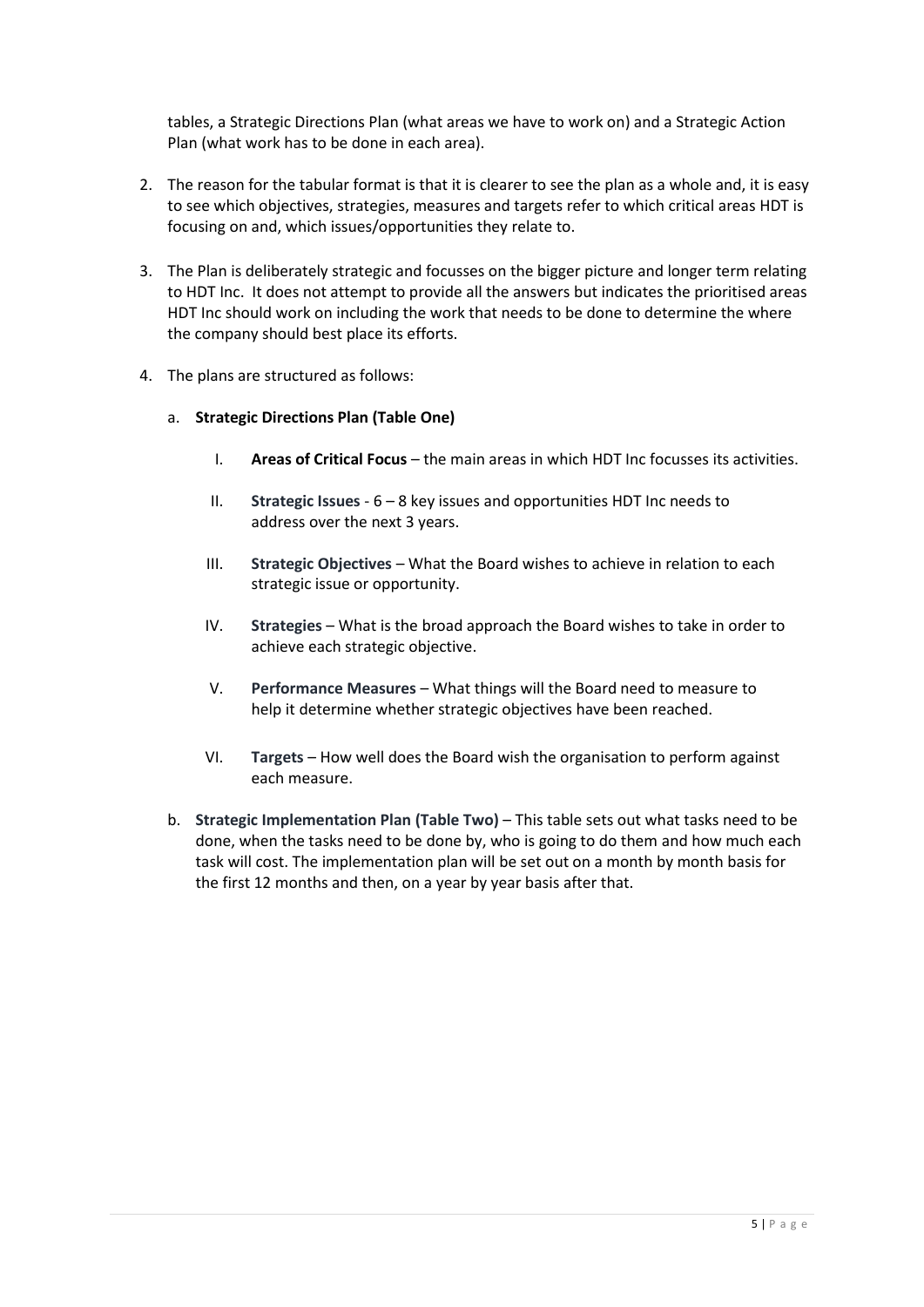#### <span id="page-5-0"></span>**Areas of Critical Focus**

- 1. From the outside looking in, HDT Inc has identified three areas that it focusses on:
	- a. The lack of a professionally operated organisation that is sustainable over the medium to long term;
	- b. The Huntington's Disease community does not receive the resources and support it needs due to low level professional and community awareness of the disease; and,
	- c. The Huntington's Disease community does not have the knowledge, information and tools required to best manage the disease within their families.
- 2. The strategic plan then identifies the issues that HDT Inc will address that will enable the organisation to continue the provision of education, information, advocacy and support to people with Huntington's Disease, their carers, families and the wider community and, to ensure that HDT Inc has the capacity and capability to maintain a sustainable organisation.
- 3. The issues identified should not be seen as criticisms of HDT Inc's current activities but should be seen as areas that HDT Inc need to continue to work on if it is to achieve its organisational vision.

#### <span id="page-5-1"></span>**Strategic Objectives**

When the HDT Inch as addressed these issues, it will have achieved the following strategic objectives:

- 1. Huntington's Disease Inc (HDI) has access to the resources required to ensure it can provide the necessary support to the Huntington's Disease community within Tasmania;
- 2. HDI has the resources required to govern and manage the organisation in a professional manner;
- 3. Relevant health professionals is aware of the issues, information and resources required to assist the Tasmanian Huntington's Disease community to effectively manage the disease;
- 4. The mainstream community is aware of the nature, issues and circumstances associated with the prevalence and management of the disease in Tasmania to the extent that it is supportive of the activities of HDI in Tasmania; and,
- 5. The Huntington's Disease community has the knowledge, information, tools and support it requires to best manage the disease within Tasmania and each family.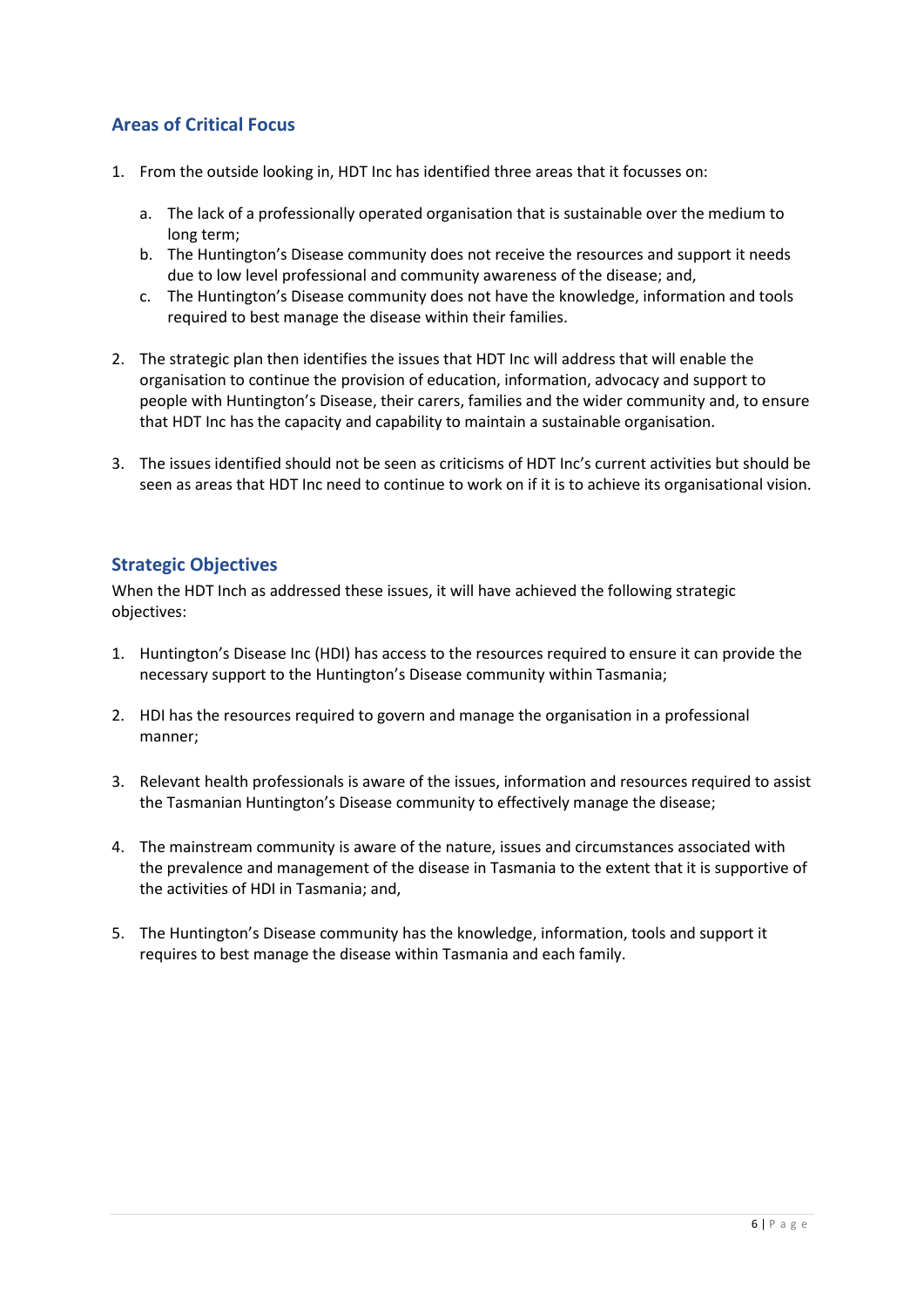#### <span id="page-6-0"></span>**Strategies to Achieve Objectives**

In relation to the first critical area of focus relating to developing a professionally operated and sustainable organisation, the Board has identified the following strategies:

- 1. Preparation and completion of annual activity plans that sets out the tasks required to provide the necessary support to the Huntington's Disease community within Tasmania.
- 2. Preparation and completion of the nature and extent of physical, human, intellectual and financial resources at both governance and operational levels required to achieve HDT's strategic direction and implement annual activity plans over the medium to long term (3 – 10 years).
- 3. Preparation and completion of a plan to procure resources identified.

#### <span id="page-6-1"></span>**Performance Measures and Targets**

- 1. The Board of HDT Inch as identified a range of performance measures and targets that relate to each strategy (see Strategic Directions, Table One, table below).
- 2. The same structure and process applies to the second critical area of focus, "The Huntington's Disease community does not receive the resources and support due to low level professional and community awareness of the disease.".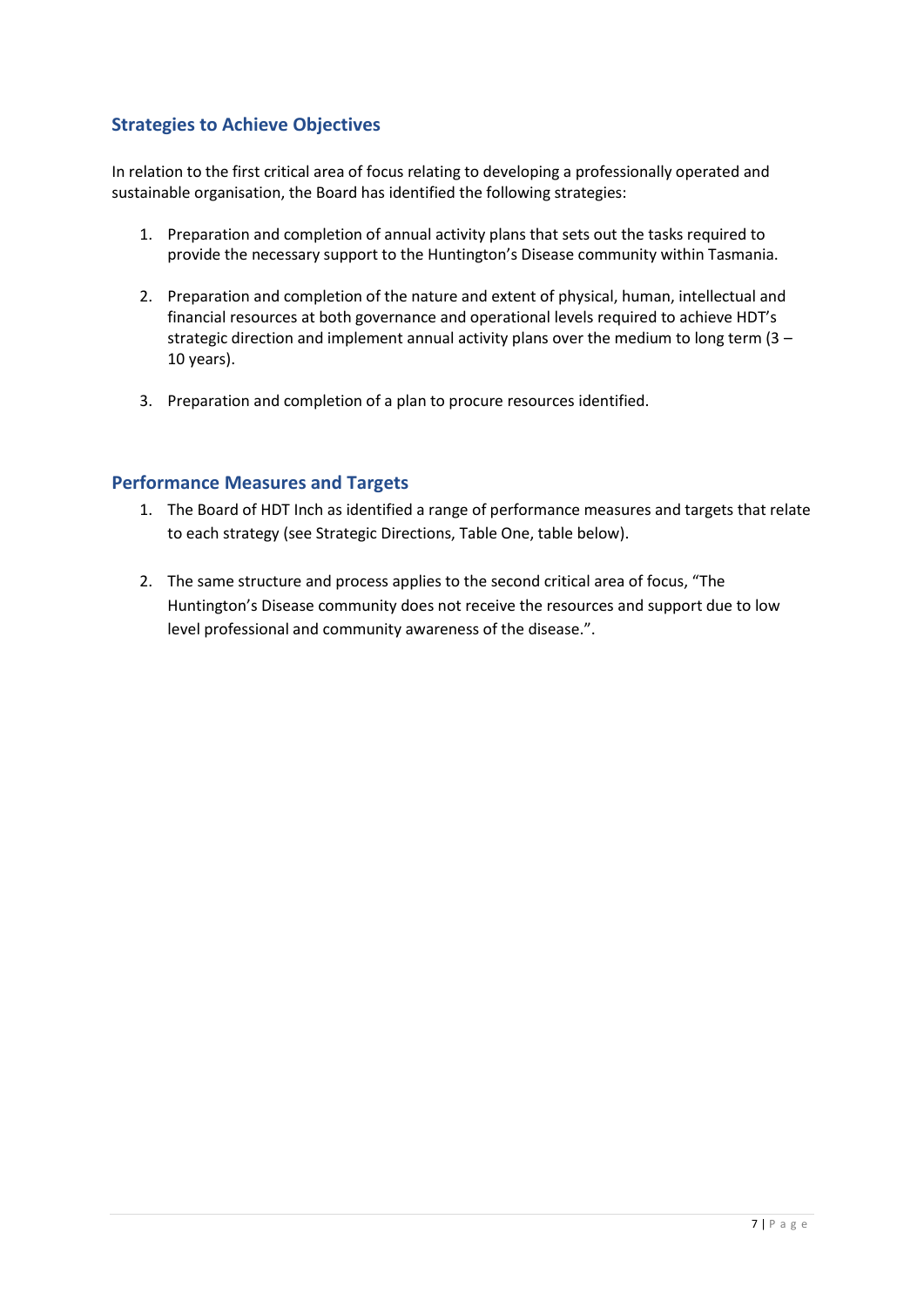<span id="page-7-0"></span>

| <b>Issue/Opportunity</b>                                                                                  |    | <b>Objective</b>                                                                                                                                                                               |    | <b>Strategy</b>                                                                                                                                                                                                                                                                                                          |    | <b>Performance Measure</b>                                                                              | <b>Target</b> |                             |
|-----------------------------------------------------------------------------------------------------------|----|------------------------------------------------------------------------------------------------------------------------------------------------------------------------------------------------|----|--------------------------------------------------------------------------------------------------------------------------------------------------------------------------------------------------------------------------------------------------------------------------------------------------------------------------|----|---------------------------------------------------------------------------------------------------------|---------------|-----------------------------|
| Lack of a professionally<br>operated organisation that is<br>sustainable over the medium<br>to long term. | 1. | Huntington's Disease Inc<br>(HDI) has access to the<br>resources required to<br>ensure it can provide the<br>necessary support to the<br>Huntington's Disease<br>community within<br>Tasmania. | 1. | Preparation and<br>completion of annual<br>activity plans that sets out<br>the tasks required to<br>provide the necessary<br>support to the<br>Huntington's Disease<br>community within<br>Tasmania.                                                                                                                     | 1. | Completion of annual<br>activity plans.                                                                 | 1.            | October 2020                |
|                                                                                                           | 2. | HDI has the resources<br>required to govern and<br>manage the organisation<br>in a professional manner.                                                                                        | 2. | Preparation and<br>completion of the nature<br>and extent of physical,<br>human, intellectual and<br>financial resources at both<br>governance and<br>operational levels required<br>to achieve HDT's strategic<br>direction and implement<br>annual activity plans over<br>the medium to long term<br>$(3 - 10$ years). | 2. | Completion of resource<br>requirements plan.                                                            | 2.            | November 2020               |
|                                                                                                           |    |                                                                                                                                                                                                | 3. | Preparation and<br>completion of a plan to<br>procure resources<br>identified.                                                                                                                                                                                                                                           | 3. | Commencement of<br>resource procurement<br>plan starting with funding<br><b>Business Case submitted</b> | 3.<br>4.      | February 2021<br>March 2021 |

## **Table One Huntington's Disease Strategic Directions Plan**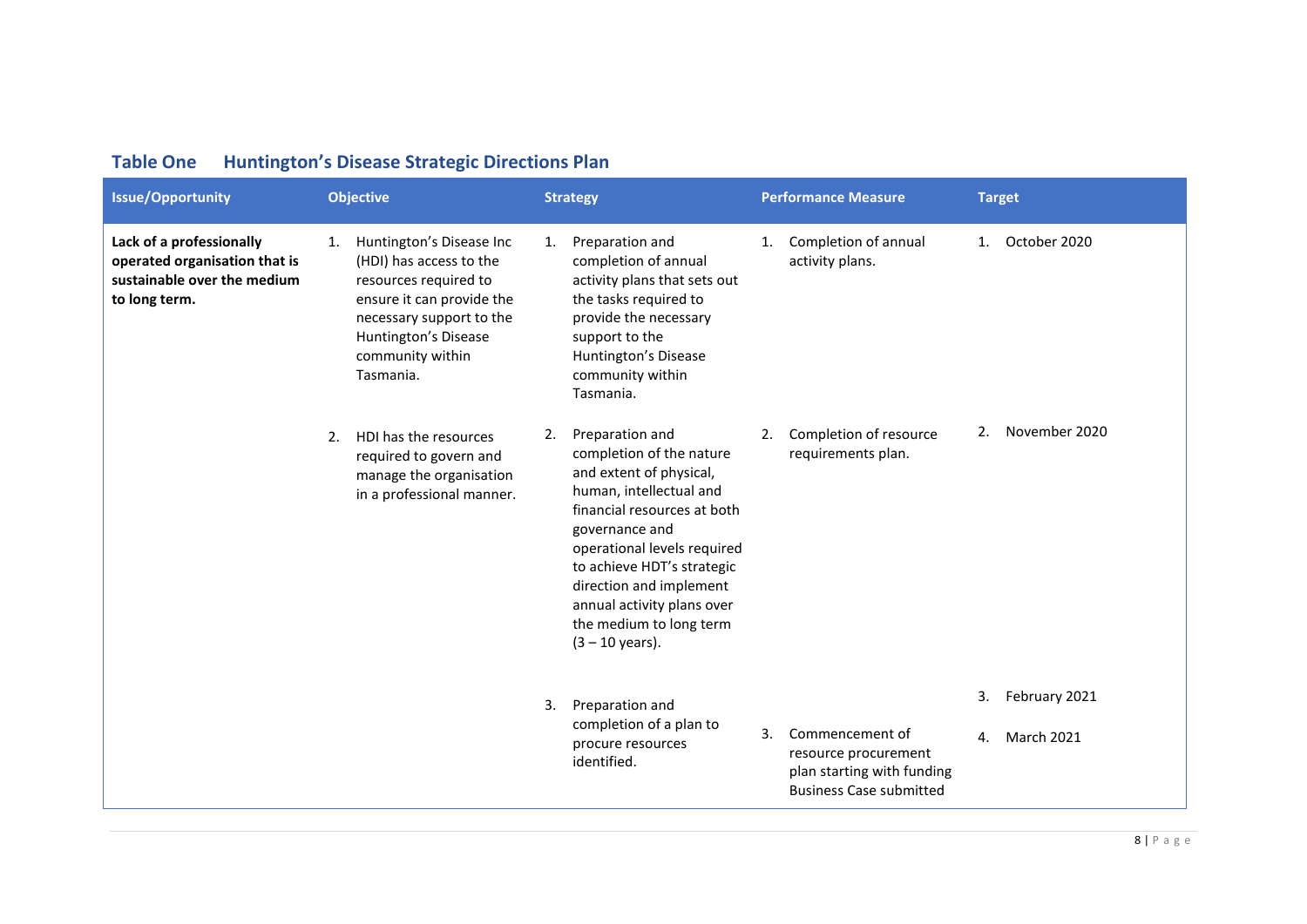| <b>Issue/Opportunity</b>                                                                                                                                           | <b>Objective</b>                                                                                                                                                                                                                                              | <b>Strategy</b>                                                                                                                                                                                               | <b>Performance Measure</b>                                                                 | <b>Target</b>                           |
|--------------------------------------------------------------------------------------------------------------------------------------------------------------------|---------------------------------------------------------------------------------------------------------------------------------------------------------------------------------------------------------------------------------------------------------------|---------------------------------------------------------------------------------------------------------------------------------------------------------------------------------------------------------------|--------------------------------------------------------------------------------------------|-----------------------------------------|
|                                                                                                                                                                    |                                                                                                                                                                                                                                                               |                                                                                                                                                                                                               | to Tasmanian Health<br>Service.<br><b>Recruitment of Executive</b><br>4.<br>Officer        | April 2021                              |
| The Huntington's Disease<br>community does not receive<br>the resources and support due<br>to low level professional and<br>community awareness of the<br>disease. | Relevant health<br>1.<br>professionals is aware of<br>the issues, information<br>and resources required to<br>assist the Tasmanian<br>Huntington's Disease<br>community to effectively<br>manage the disease.                                                 | HDI to identify the nature<br>1.<br>and content of the issues,<br>information and resources<br>required for health<br>professionals within<br>Tasmania regarding<br>Huntington's Disease<br>within the State. | Content of the issues.<br>1.<br>information and resources<br>documents completed.          | 1. July 2021                            |
|                                                                                                                                                                    | The mainstream<br>2.<br>community is aware of the<br>nature, issues and<br>circumstances associated<br>with the prevalence and<br>management of the<br>disease in Tasmania to the<br>extent that it is supportive<br>of the activities of HDI in<br>Tasmania. | HDI to prepare a<br>2.<br>marketing plan to promote<br>the issues, information<br>and resources required for<br>health professionals within<br>Tasmania regarding<br>Huntington's Disease.                    | Marketing plan completed.<br>2.<br>Implementation of<br>3.<br>marketing plan<br>commenced. | August 2021<br>2.<br>October 2021<br>3. |
| <b>Huntington's Disease</b><br>community does not have the<br>knowledge, information and<br>tools required to best manage<br>the disease within their<br>families. | The Huntington's Disease<br>community has the knowledge,<br>information, tools and support<br>it requires to best manage the<br>disease within Tasmania and<br>each family.                                                                                   | HDI to identify the<br>1.<br>nature and content of<br>the knowledge,<br>information and tools<br>required for the<br>Huntington's Disease<br>community within<br>Tasmania to best                             | Content of the<br>1.<br>knowledge,<br>information and tools<br>documents<br>completed.     | February 2022<br>1.                     |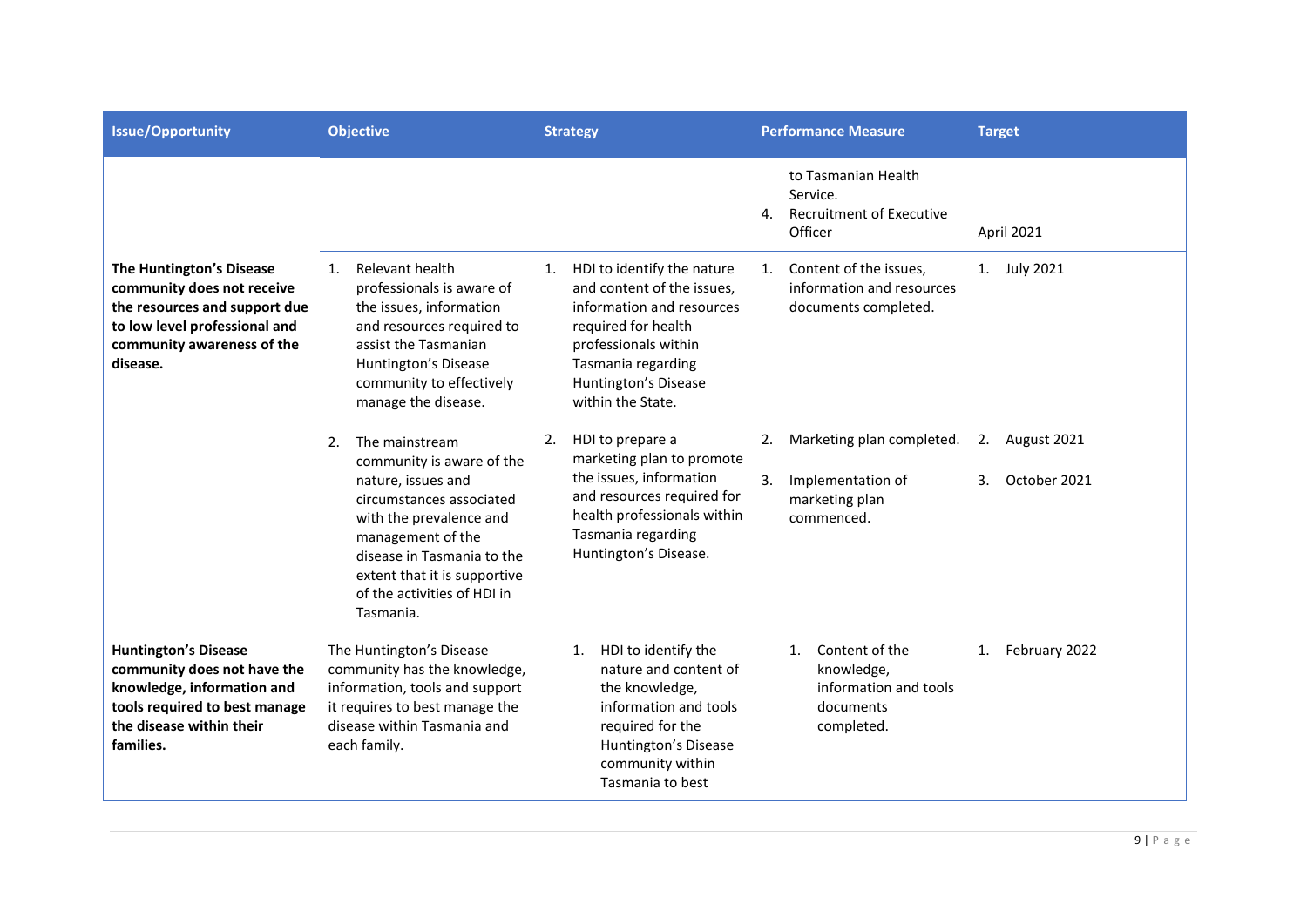| <b>Issue/Opportunity</b> | <b>Objective</b> | <b>Strategy</b>                                                                     | <b>Performance Measure</b>                             | <b>Target</b>  |
|--------------------------|------------------|-------------------------------------------------------------------------------------|--------------------------------------------------------|----------------|
|                          |                  | manage the disease<br>within Tasmania and<br>each family.                           |                                                        |                |
|                          |                  | 2.<br>HDI to prepare a<br>marketing plan to<br>promote the<br>knowledge,            | Marketing plan<br>2.<br>completed.                     | May 2022<br>2. |
|                          |                  | information and tools<br>required for families<br>managing<br>Huntington's Disease. | Implementation of<br>3.<br>marketing plan<br>commenced | 3. July 2022   |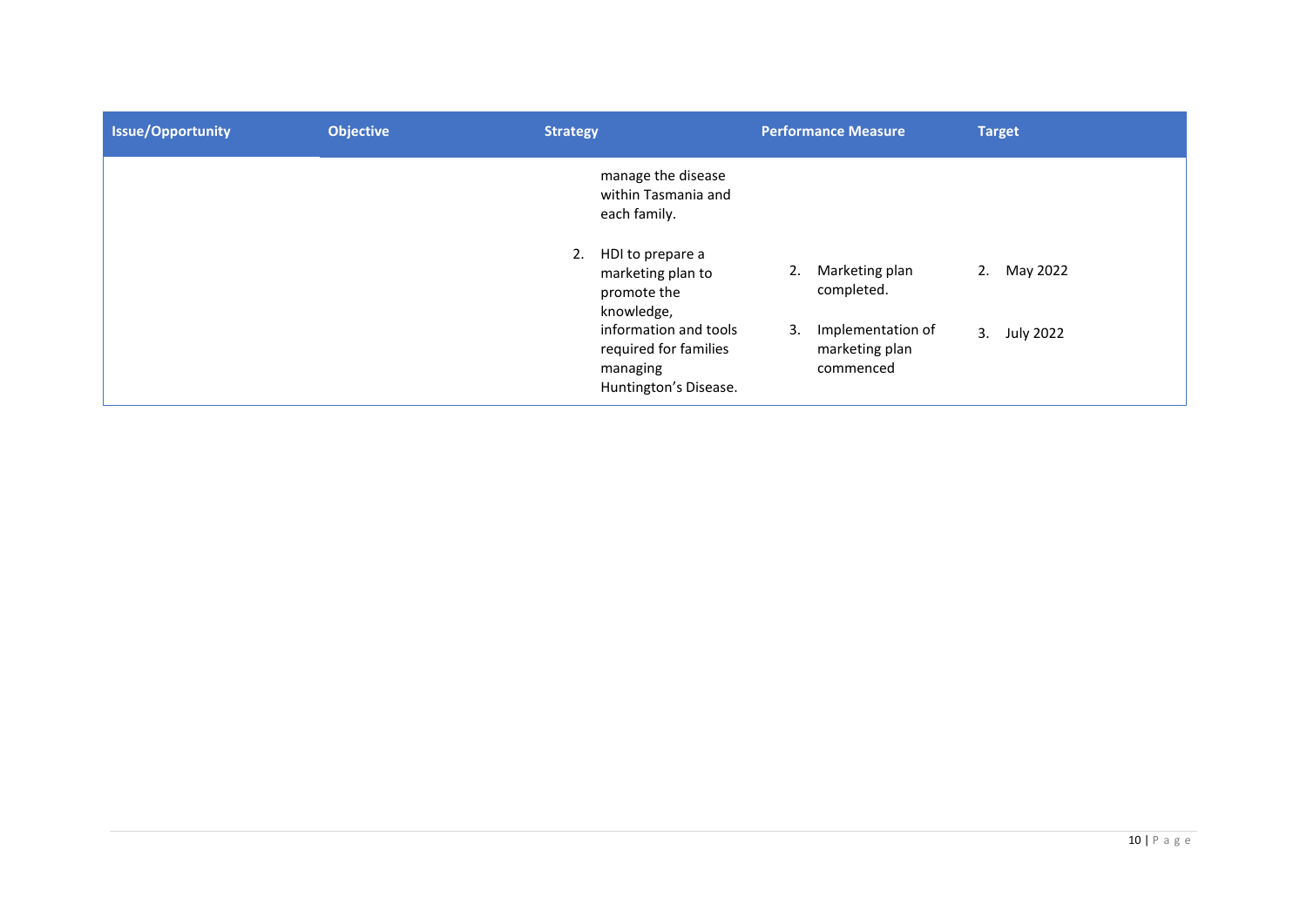<span id="page-10-0"></span>

| <b>Issue/Opportunity</b>                                                                                                                                           | <b>Task</b> |                                                                                                                                            | <b>By When</b>   | <b>By Who</b>                               |  |
|--------------------------------------------------------------------------------------------------------------------------------------------------------------------|-------------|--------------------------------------------------------------------------------------------------------------------------------------------|------------------|---------------------------------------------|--|
| Lack of a professional<br>operated organisation that is<br>sustainable over the medium                                                                             |             | Completion of annual<br>activity plans.                                                                                                    | October 2020     | <b>HDT Board</b>                            |  |
| to long term.                                                                                                                                                      | 2.          | Completion of resource<br>requirements plan.                                                                                               | November 2020    | <b>HDT Board</b><br><b>Moore Consulting</b> |  |
|                                                                                                                                                                    | 3.          | Commencement of<br>resource procurement<br>plan starting with funding<br><b>Business Case submitted</b><br>to Tasmanian Health<br>Service. | February 2021    | <b>HDT Board</b><br><b>Moore Consulting</b> |  |
|                                                                                                                                                                    |             | Complete review of HDT<br>Board of directors.                                                                                              | November 2020    | <b>HDT Board</b><br><b>Moore Consulting</b> |  |
|                                                                                                                                                                    |             | Prepare plan to address<br>any gaps identified                                                                                             | November 2020    | <b>HDT Board</b><br><b>Moore Consulting</b> |  |
|                                                                                                                                                                    | 6.          | Recruitment and<br>procurement of HDT<br><b>Executive Officer</b>                                                                          | April 2021       | <b>HDT Board</b><br>Key Stakeholders        |  |
| The Huntington's Disease<br>community does not receive<br>the resources and support due<br>to low level professional and<br>community awareness of the<br>disease. |             | Content of the issues,<br>information and resources<br>documents completed.                                                                | <b>July 2021</b> | HDT EO<br><b>HDT Board</b>                  |  |
|                                                                                                                                                                    | 3.          | Marketing plan for<br>industry professionals                                                                                               | August 2021      | HDT EO<br><b>HDT Board</b>                  |  |

## **Table Two Huntington's Disease Strategic Implementation Plan**